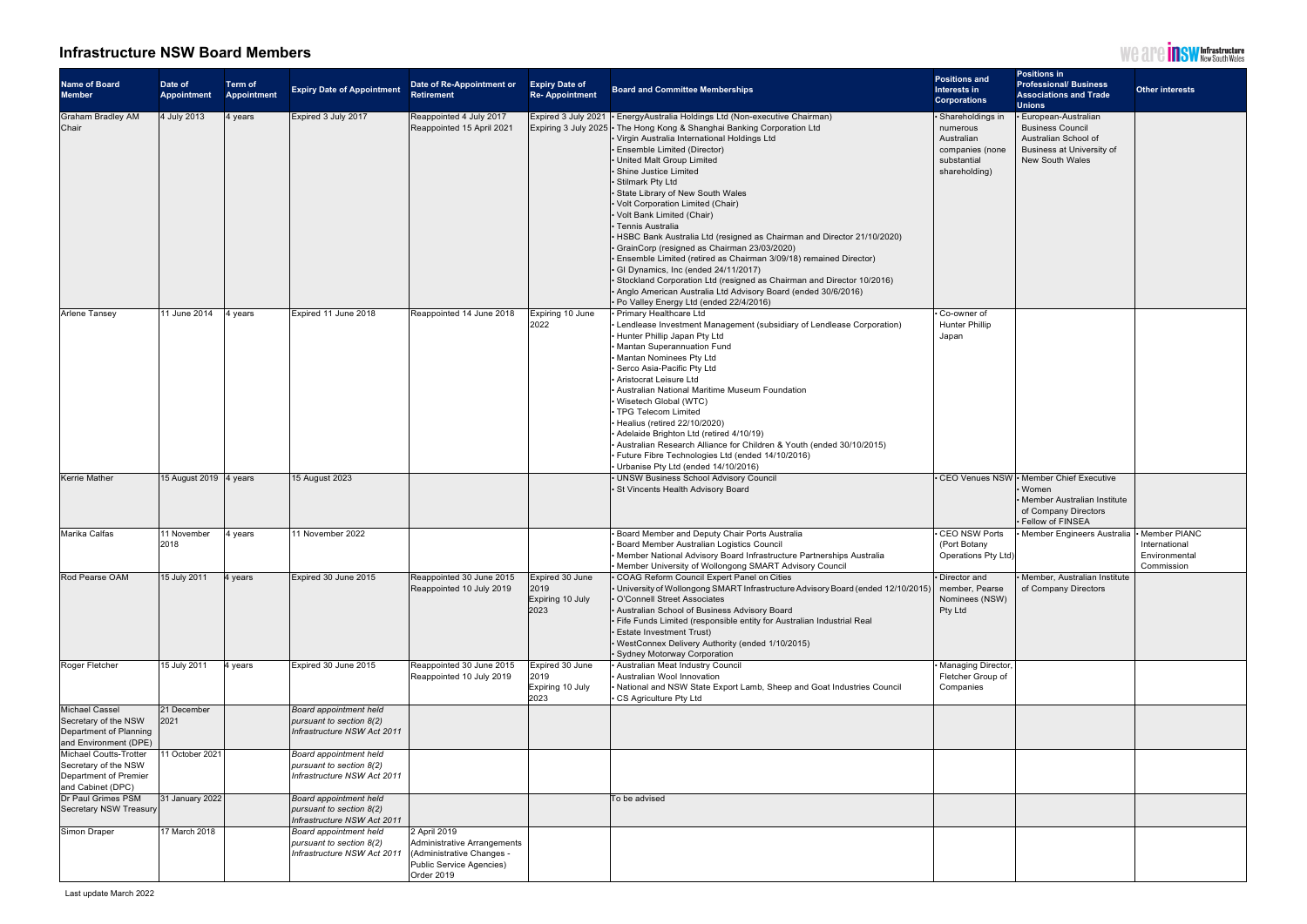

## **Infrastructure NSW Board Members** *- expired*

| <b>Name of Board</b><br><b>Member</b> | Date of<br>Appointment | <b>Term of</b><br>Appointment | <b>Expiry Date of Appointment</b>                                                               | Date of Re-Appointment or<br><b>Retirement</b>                                                                                             | Expiry Date of Re-<br>Board and Committee Memberships<br><b>Appointment</b>                                                                                                                                                                                                                                                                                                                                                                                                                                                                                                                                                                                                                                                                                                                                                                                                                                                                                                                                              | <b>Positions and Interests in</b><br><b>Corporations</b>                                                                                                                                                                                                                                                                                                                                                                                                                                                                | <b>Positions in</b><br><b>Professional/</b><br><b>Business</b><br><b>Associations and</b><br><b>Trade Unions</b> | Other interests                                                                                                                                                                                                         |
|---------------------------------------|------------------------|-------------------------------|-------------------------------------------------------------------------------------------------|--------------------------------------------------------------------------------------------------------------------------------------------|--------------------------------------------------------------------------------------------------------------------------------------------------------------------------------------------------------------------------------------------------------------------------------------------------------------------------------------------------------------------------------------------------------------------------------------------------------------------------------------------------------------------------------------------------------------------------------------------------------------------------------------------------------------------------------------------------------------------------------------------------------------------------------------------------------------------------------------------------------------------------------------------------------------------------------------------------------------------------------------------------------------------------|-------------------------------------------------------------------------------------------------------------------------------------------------------------------------------------------------------------------------------------------------------------------------------------------------------------------------------------------------------------------------------------------------------------------------------------------------------------------------------------------------------------------------|------------------------------------------------------------------------------------------------------------------|-------------------------------------------------------------------------------------------------------------------------------------------------------------------------------------------------------------------------|
| <b>Blair Comley</b>                   | 7 October 2014         |                               | <b>Board appointment held</b><br><i>pursuant to section 8(2)</i><br>Infrastructure NSW Act 2011 | Retired 17 November 2017                                                                                                                   |                                                                                                                                                                                                                                                                                                                                                                                                                                                                                                                                                                                                                                                                                                                                                                                                                                                                                                                                                                                                                          |                                                                                                                                                                                                                                                                                                                                                                                                                                                                                                                         |                                                                                                                  | • Former Secretary of<br>Department of<br><b>Premier and Cabinet</b>                                                                                                                                                    |
| <b>Carolyn Kay</b>                    | 15 July 2011           | 4 years                       | Expired 30 June 2015                                                                            | Retired 31 May 2014                                                                                                                        | $\overline{\cdot$ CBA<br>• Brambles<br>• Sydney Institute<br>• Allens Arthur Robinson<br>• John Swire & Sons Pty Ltd                                                                                                                                                                                                                                                                                                                                                                                                                                                                                                                                                                                                                                                                                                                                                                                                                                                                                                     |                                                                                                                                                                                                                                                                                                                                                                                                                                                                                                                         | $\cdot$ Member of<br>Chief<br>Executive<br>Women                                                                 | • Ms Kay's husband's<br>company, Batessmart,<br>interest in<br>Government projects                                                                                                                                      |
| Carolyn McNally                       | 1 May 2014             |                               | <b>Board appointment held</b><br>pursuant to section $8(2)$<br>Infrastructure NSW Act 2011      | 2 April 2019<br>Administrative Arrangements<br>(Administrative Changes - Public<br>Service Agencies) Order 2019                            |                                                                                                                                                                                                                                                                                                                                                                                                                                                                                                                                                                                                                                                                                                                                                                                                                                                                                                                                                                                                                          |                                                                                                                                                                                                                                                                                                                                                                                                                                                                                                                         |                                                                                                                  | • Former Secretary<br>Department of<br>Planning and<br>Environment                                                                                                                                                      |
| <b>Chris Eccles</b>                   | 1 July 2011            |                               | <b>Board appointment held</b><br>pursuant to section $8(2)$<br>Infrastructure NSW Act 2011      | Retired 6 October 2014                                                                                                                     | • Australia and New Zealand School of Government                                                                                                                                                                                                                                                                                                                                                                                                                                                                                                                                                                                                                                                                                                                                                                                                                                                                                                                                                                         |                                                                                                                                                                                                                                                                                                                                                                                                                                                                                                                         |                                                                                                                  | Former Secretary of<br>Department of<br><b>Premier and Cabinet</b>                                                                                                                                                      |
| David Gonski AC                       | 15 July 2011           | 4 years                       | Expired 30 June 2015                                                                            | Retired 31 May 2014                                                                                                                        | • ANZ Banking Group<br>· Australian Philanthropic Services Limited<br>• ASX Limited (ended 28/3/2012)<br>· Coca Cola Amatil Ltd<br>• Ingeus Ltd (ended 7 May 2014)<br>· Investec Bank (Australia) Ltd<br>· Investec Holdings Australia Ltd<br>• Investec Property Ltd<br>• National E-Health Transaction Authority Ltd<br>· Swiss Re Life & Health Australia Ltd<br>• Sydney Theatre Company<br>• University of New South Wales<br>• University of New South Wales Foundation<br>• Guardians of the Future Fund (ended 10/1/2014)<br>· Singapore Airlines ended 1/8/2012)<br>· Singapore Telecommunications Limited<br>• Cibalis Pty Ltd<br>• Clabon Pty Ltd<br>• Donalisa Pty Ltd<br>· Gallium Pty Ltd<br>• Gold Fields House Nominees Pty Ltd<br>· Gonski Foundation Pty Ltd<br>• Helal Pty Ltd<br>· Investec Australia Direct Investments Pty Ltd<br>• Investec Executive Nominees Pty Ltd<br>• Investec Wentworth Private Equity Ltd<br>• King Elizabeth Investments Pty Ltd<br>• Langston Place Investments Pty Ltd | • Macareus Pty Ltd<br>• Manbra Holdings Pty Ltd<br>• Matila Nominees Pty Ltd<br>• Mercury Corporate Pty Ltd<br>• MGB Equity Growth Pty Ltd<br>· MGB Equity Growth<br>Nominees Pty Ltd<br>• Narraboth Nominees Pty Ltd<br>• Nodicorn Pty Ltd<br>• Orda Investments Pty Ltd<br>• Patjon Pty Ltd<br>· Redlake Enterprises Pty Ltd<br>· Sarai Pty Ltd<br>· Sergant Pacific Pty Ltd<br>· SDPI Pty Ltd<br>· Sunraysia Foundation<br>• Wentworth Private Equity<br>Pty Ltd<br>• WPE Holdings Pty Ltd<br>• WPE Services Pty Ltd | . Law Society of NSW<br>. Australian Institute of<br><b>Company Directors</b><br><b>CPA Australia</b>            | Chairman of the<br><b>School Funding</b><br>Review<br>· Member ASIC<br><b>External Advisory</b><br>Panel<br>• Director Lowy Institute<br>of International Policy<br>· Patron Australian<br>Indigenous Education<br>Fund |
| <b>Dieter Adamsas</b>                 | 11 June 2014           | 4 years                       | Expiring 11 June 2018                                                                           | Retired 10 June 2018                                                                                                                       | · Geotech Group (ended 8/3/2017)<br>• University of NSW Advisory Council<br>• Acciona Geotech Holding Pty Ltd (ended 17/8/2017)<br>• BUILT Group Pty Ltd                                                                                                                                                                                                                                                                                                                                                                                                                                                                                                                                                                                                                                                                                                                                                                                                                                                                 | • Investor, ASX listed entities  • Financial Executives<br>· Investor, private equity<br>funds                                                                                                                                                                                                                                                                                                                                                                                                                          | International<br>• Australian Institute of<br><b>Company Directors</b><br>(fellow)                               |                                                                                                                                                                                                                         |
| <b>Jim Betts</b>                      | 29 June 2013           |                               | <b>Board appointment held</b><br><i>pursuant to section 8(2)</i><br>Infrastructure NSW Act 2011 | 2 April 2019<br>Administrative Arrangements<br>(Administrative Changes - Public<br>Service Agencies) Order 2019<br>Retired 29 October 2021 | • Commissioner, Greater Sydney Commission                                                                                                                                                                                                                                                                                                                                                                                                                                                                                                                                                                                                                                                                                                                                                                                                                                                                                                                                                                                |                                                                                                                                                                                                                                                                                                                                                                                                                                                                                                                         |                                                                                                                  | • Former Secretary of<br>Planning, Industry and<br>Environment                                                                                                                                                          |
| Kiersten Fishburn                     | 29 October 2021        |                               | Board appointment held<br>pursuant to section $8(2)$<br>Infrastructure NSW Act 2011             | Retired 21 December 2021                                                                                                                   |                                                                                                                                                                                                                                                                                                                                                                                                                                                                                                                                                                                                                                                                                                                                                                                                                                                                                                                                                                                                                          |                                                                                                                                                                                                                                                                                                                                                                                                                                                                                                                         |                                                                                                                  | • Former Secretary of<br>Planning, Industry and<br>Environment                                                                                                                                                          |